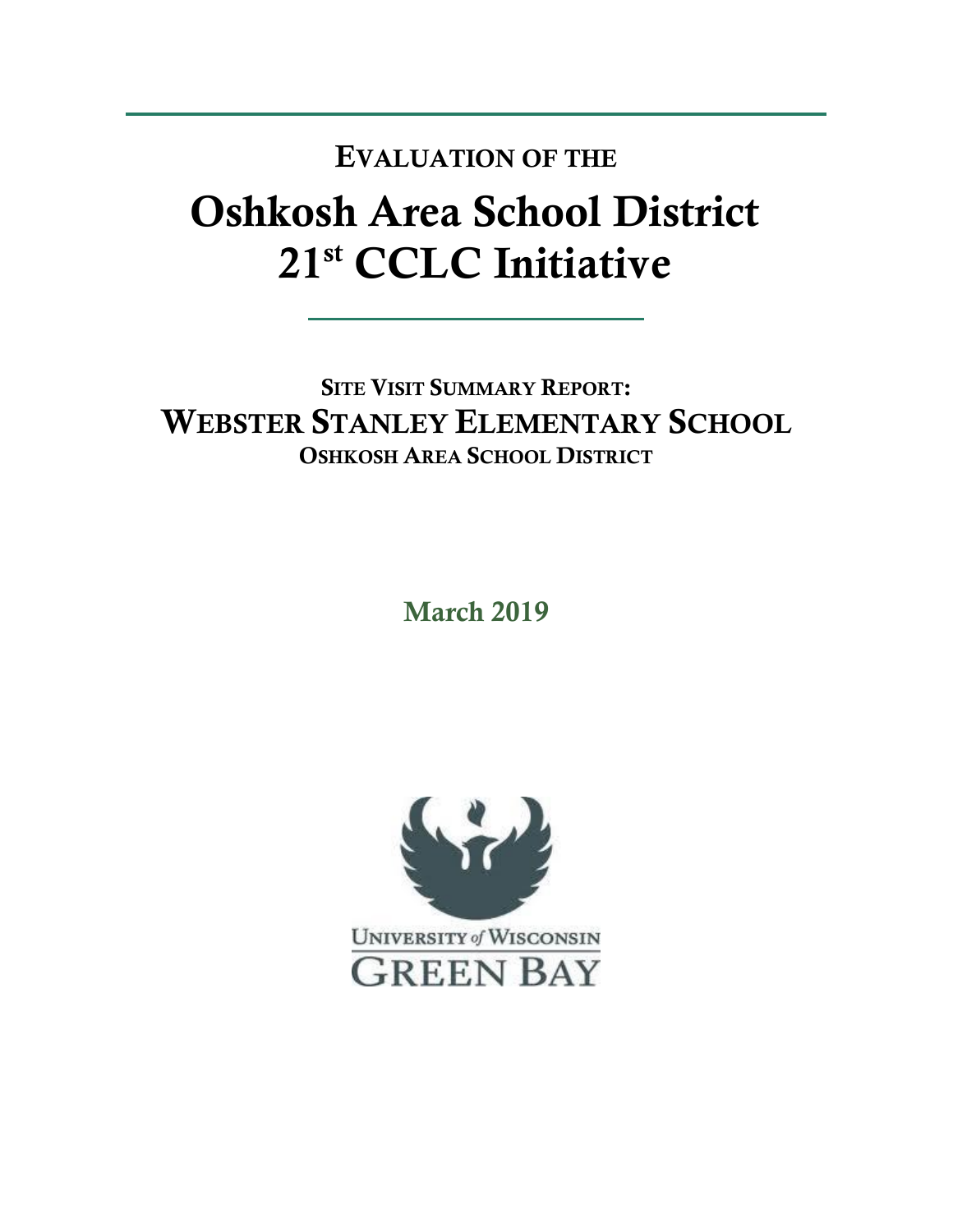|                                                                                                                                                                                                                                                                                                                                                                                                                                                                                                                                      | 1                                        | $\overline{2}$                                | 3                   | 4                | <b>NR</b>                                                        |  |  |  |
|--------------------------------------------------------------------------------------------------------------------------------------------------------------------------------------------------------------------------------------------------------------------------------------------------------------------------------------------------------------------------------------------------------------------------------------------------------------------------------------------------------------------------------------|------------------------------------------|-----------------------------------------------|---------------------|------------------|------------------------------------------------------------------|--|--|--|
| <b>Elements of Strong Programs</b>                                                                                                                                                                                                                                                                                                                                                                                                                                                                                                   | <b>Must</b><br>Address<br>and<br>Improve | <b>Some</b><br><b>Progress</b><br><b>Made</b> | <b>Satisfactory</b> | <b>Excellent</b> | <b>Cannot rate</b><br>based on<br><i>information</i><br>gathered |  |  |  |
| Focus Area 1: Program activities are geared toward rigorous academic and socio-emotional<br>enrichment                                                                                                                                                                                                                                                                                                                                                                                                                               |                                          |                                               |                     |                  |                                                                  |  |  |  |
| <b>1. SUPPLEMENTAL ACADEMIC ENRICHMENT:</b><br>Academic activities other than homework are offered to<br>students that promote engagement and stimulate<br>thinking.                                                                                                                                                                                                                                                                                                                                                                 | $\mathbf{1}$                             | $\overline{2}$                                |                     | 4                | <b>NR</b>                                                        |  |  |  |
| Students were provided academic enrichment time each day centered on math, science, and reading/spelling. Thirty<br>minutes of homework help were also provided each day, with students able to work longer on homework if<br>desired/necessary.                                                                                                                                                                                                                                                                                     |                                          |                                               |                     |                  |                                                                  |  |  |  |
| 2. OPPORTUNITIES FOR INDIVIDUAL SUPPORT:<br>Individual or small group tutoring or one-on-one time is<br>available for students who need additional academic or<br>emotional support.                                                                                                                                                                                                                                                                                                                                                 | $\overline{1}$                           | $\overline{2}$                                |                     | $\overline{4}$   | <b>NR</b>                                                        |  |  |  |
| The staff to student ratio was low at the program and children appeared to be supported when in need of help. Program staff<br>were observed to respond promptly to student questions and had good rapport with students.                                                                                                                                                                                                                                                                                                            |                                          |                                               |                     |                  |                                                                  |  |  |  |
| <b>3. PROGRAM ACTIVITIES PROMOTE THE</b><br>DEVELOPMENT OF SOCIO-EMOTIONAL SKILLS:<br>Activities incorporate life-skills such as character<br>education, drug and alcohol prevention, anger<br>management skills, leadership skills (etc.)                                                                                                                                                                                                                                                                                           | $\mathbf{1}$                             | $\overline{2}$                                | 3                   |                  | <b>NR</b>                                                        |  |  |  |
| A curriculum for socio-emotional learning was facilitated at the program over an eight-week period. This curriculum rotated<br>across different afterschool sites in the district. In addition, students from the UW-Oshkosh Counseling program also came<br>to the program to work with particular students.                                                                                                                                                                                                                        |                                          |                                               |                     |                  |                                                                  |  |  |  |
| Focus Area 2: Program activities are linked to the regular school day                                                                                                                                                                                                                                                                                                                                                                                                                                                                |                                          |                                               |                     |                  |                                                                  |  |  |  |
| 4. LINKS TO THE SCHOOL DAY: Program staff<br>incorporate school curriculum into after school<br>programming and align activities with school standards.<br>Program utilizes school space and shares resources.                                                                                                                                                                                                                                                                                                                       | $\overline{1}$                           | $\overline{2}$                                | 3                   |                  | <b>NR</b>                                                        |  |  |  |
| The principal of the school was very supportive of the afterschool program. Teachers in the school were also supportive of<br>the program, often giving the afterschool program staff information on curriculum. In addition, lessons that were created by<br>afterschool staff were linked to academic standards. The afterschool program had ample use of school space. Afterschool<br>staff also incorporated the Positive Behavior Interventions and Supports (PBIS) framework, which was used during the<br>regular school day. |                                          |                                               |                     |                  |                                                                  |  |  |  |
| 5. SCHOOL PERSONNEL ACTIVELY INVOLVED<br>WITH THE PROGRAM: School-day teachers or other<br>school personnel participate directly or indirectly in the<br>administration of the program to support academic<br>enrichment.                                                                                                                                                                                                                                                                                                            | $\overline{1}$                           |                                               | 3                   | $\overline{4}$   | <b>NR</b>                                                        |  |  |  |
| Teachers recruited students to attend the program and provided information to staff regularly. Although teachers were very<br>supportive of the program, teachers were not involved directly afterschool. Staff did include two paraprofessionals from other<br>schools in the district.                                                                                                                                                                                                                                             |                                          |                                               |                     |                  |                                                                  |  |  |  |

ı